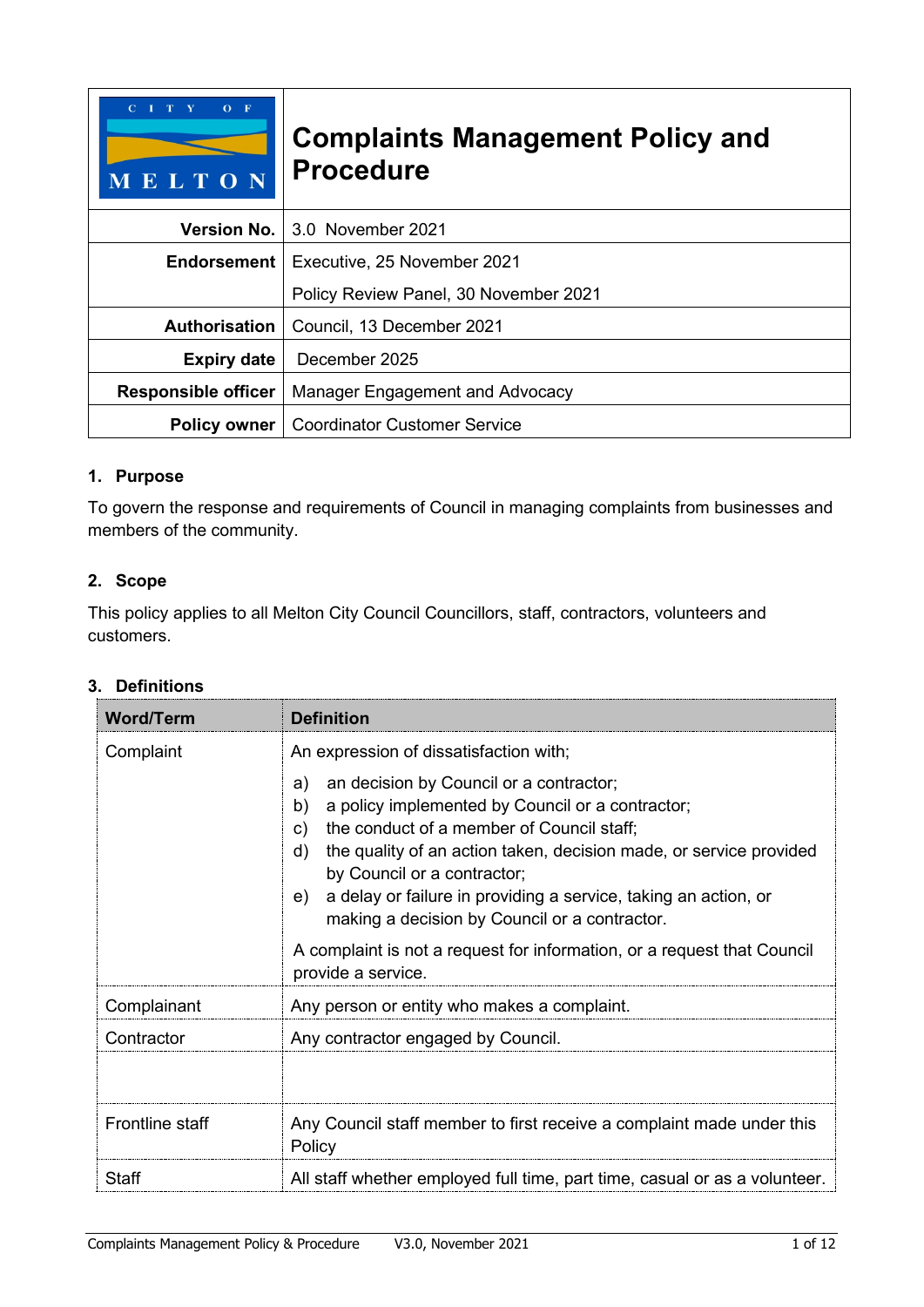| Unreasonable                                                                              | Any behaviour by a current or former complainant which, because of |
|-------------------------------------------------------------------------------------------|--------------------------------------------------------------------|
| Complainant Conduct is nature or frequency raises substantial health, safety, resource or |                                                                    |
|                                                                                           | equity issues for the Council, employees, other service users and  |
|                                                                                           | complainants or the complainant themselves.                        |

## **4. Policy**

As part of a broader commitment to effective delivery of services to the community, Council is committed to managing complaints in a professional manner, according to legislation and procedural fairness, underpinned by the following principles;

#### **1. Commitment**

Council recognises people's right to complain and is committed to resolving them.

#### **2. Accessibility**

Making a complaint should be easy and Council staff motivated to assist complainants with the process.

#### **3. Transparency**

How to complain, where to complain and how a complaint will be dealt with should be clear and well communicated.

#### **4. Objectivity and fairness**

Complainants and staff are to be treated with courtesy and respect, and complaints are judged on merit and fact.

#### **5. Confidentiality**

Personal information is protected.

#### **6. Accountability**

Council is accountable, internally and externally, for decision-making and complainthandling performance.

#### **7. Continuous improvement**

Complaints are recognised as opportunities to review and improve services, processes, systems and staff performance.

## **5. Method of Complaint**

A person may lodge a complaint through any of the following channels.

Email: csu@**melton**.vic.gov.au

Mail: (Postal address): City of Melton PO Box 21, Melton Vic 3337

Telephone: 03 9747 7200

In person: Customer Service Counter, Melton Civic Centre, 232 High Street Melton

The complaint should detail the complainant's name, address and contact phone number together with a description of the issue which contains enough detail to allow Council to identify the specifics of the complaint (what happened, who was involved, when it happened, etc).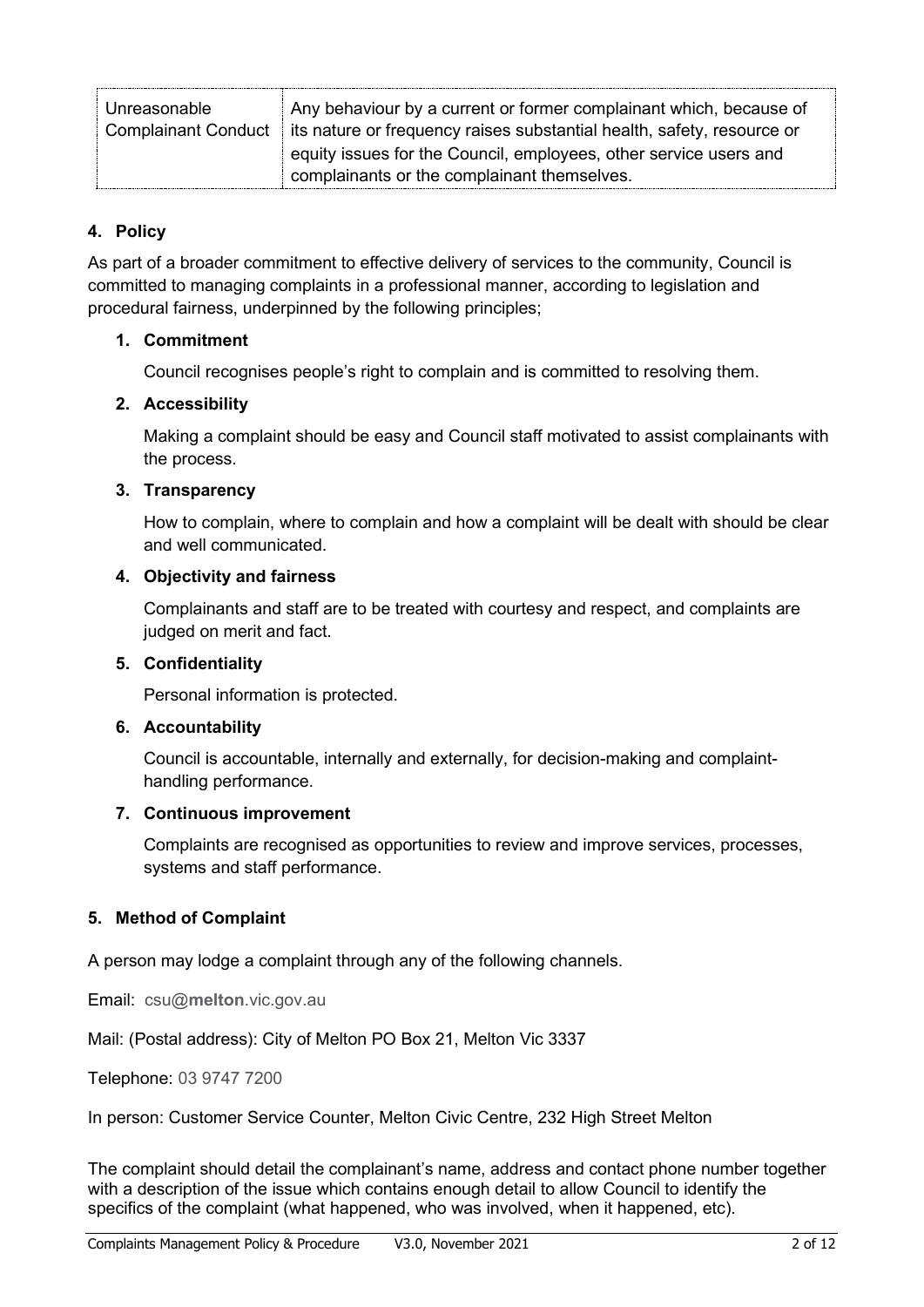However, regardless of how the complaint is received, and the level of detail available, Council will apply the procedures in this Policy.

#### **6. General Complaint Resolution Procedure**

Council will follow a four-tied approach to general complaint handling.

- (a) Frontline resolution Frontline council staff and subject matter experts receive the complaint and resolve it within the scope of their authority. Frontline Council staff are empowered to resolve complaints wherever possible at first contact.
- (b) Investigation if required If frontline staff cannot resolve the complaint, they will refer it to a more senior council officer responsible within the appropriate work area for investigation and response.
- (c) Internal review If the complainant is not satisfied that the investigation process resolved the complaint or managed the matter correctly, they can request an internal review.
- (d) Access to external review If the complainant is not satisfied that the internal review process resolved the complaint or manage the matter correctly, they will be informed of the external avenues through which they may pursue their complaint.

| Tier 1:<br><b>Frontline</b> | Frontline staff will receive complaints in a positive, receptive and professional<br>$\bullet$<br>manner.                                                                                                                                                                                                                                                                                                                                                               |  |  |
|-----------------------------|-------------------------------------------------------------------------------------------------------------------------------------------------------------------------------------------------------------------------------------------------------------------------------------------------------------------------------------------------------------------------------------------------------------------------------------------------------------------------|--|--|
| <b>Resolution</b>           | Frontline staff will assess the complaint to determine:<br>$\bullet$                                                                                                                                                                                                                                                                                                                                                                                                    |  |  |
|                             | How it should be dealt with;<br>$\circ$                                                                                                                                                                                                                                                                                                                                                                                                                                 |  |  |
|                             | Whether the complaint should more properly be dealt with through a statutory<br>$\circ$<br>review process;                                                                                                                                                                                                                                                                                                                                                              |  |  |
|                             | Whether Council is the appropriate organisation to respond; and, if so<br>$\circ$                                                                                                                                                                                                                                                                                                                                                                                       |  |  |
|                             | Who is the appropriate Council officer to address the complaint. For<br>$\circ$<br>example:                                                                                                                                                                                                                                                                                                                                                                             |  |  |
|                             | If a complaint if is a public interest disclosure, the complaint must be<br>٠<br>handled in accordance with the Melton City Council Public Interest<br>Disclosure Procedure.<br>If a complaint relates to an alleged breach of privacy, the complaint<br>must be handled in accordance with the Melton City Council Privacy<br>Policy.                                                                                                                                  |  |  |
|                             | Some Council decisions are subject to statutory review processes, which means that<br>$\bullet$<br>a person has the right to appeal the decision to the Victorian Civil & Administrative<br>Tribunal or some other body. Examples of this include planning decisions, or<br>infringement notices. Where the complaint relates to such a matter, the front line<br>officer should refer the matter to their manager to consider in accordance with<br>paragraph 8 below. |  |  |
|                             | If there is sufficient information contained in the complaint to identify an issue which<br>$\bullet$<br>is capable of appropriate resolution by the frontline staff member, the frontline staff<br>member or most appropriate Council officer will action the complaint within 10<br>business days and advise the complainant.                                                                                                                                         |  |  |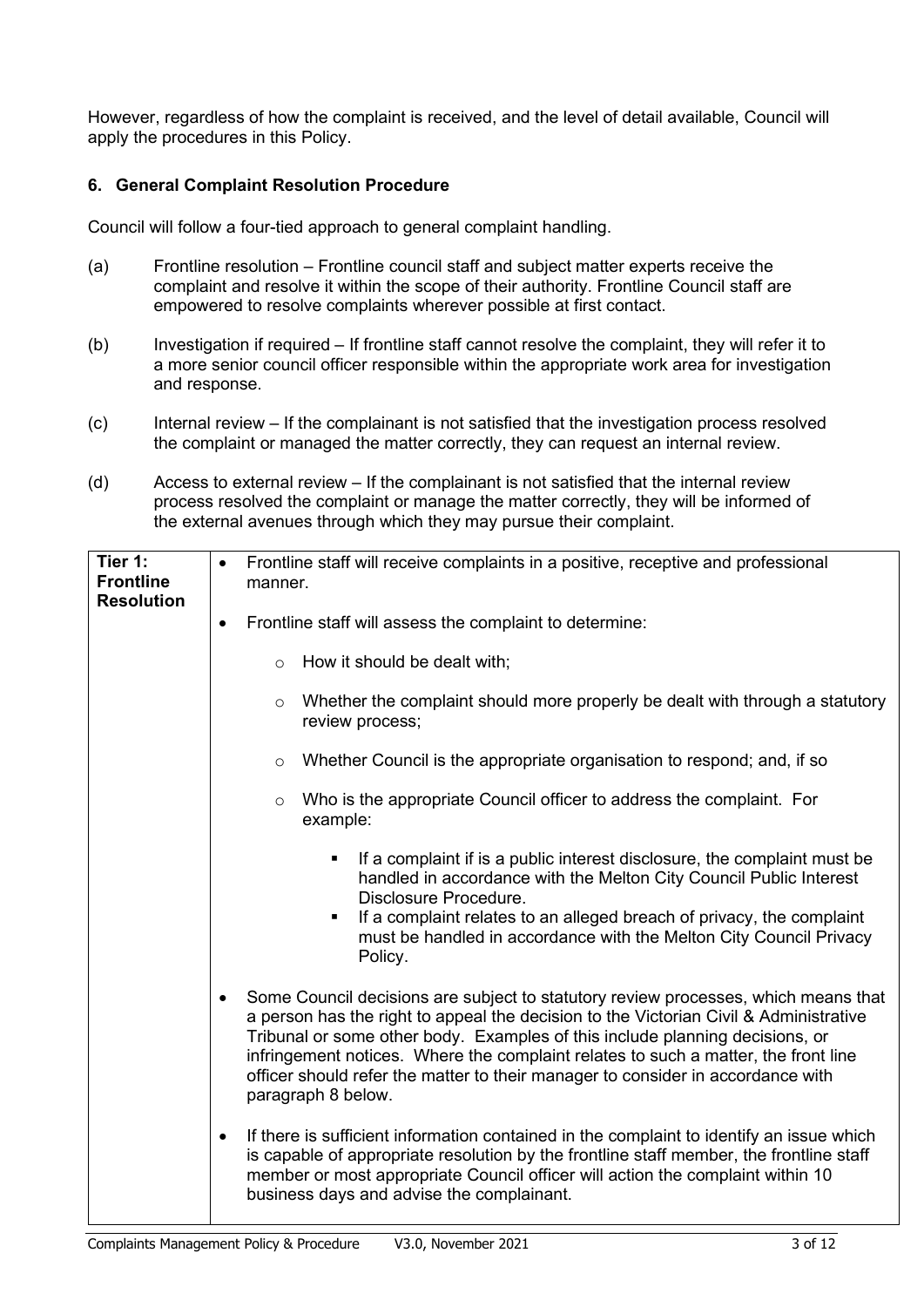|                                             | In the event further information is required the frontline staff member or appropriate<br>$\bullet$<br>Council officer will contact the complainant as soon as practicable, but within 10<br>business days from receiving the complaint to:                                                                                                                                              |  |
|---------------------------------------------|------------------------------------------------------------------------------------------------------------------------------------------------------------------------------------------------------------------------------------------------------------------------------------------------------------------------------------------------------------------------------------------|--|
|                                             | Acknowledge the complaint has been received; and<br>$\circ$                                                                                                                                                                                                                                                                                                                              |  |
|                                             | Seek further information or clarification.<br>$\circ$                                                                                                                                                                                                                                                                                                                                    |  |
|                                             | This may then allow the complaint to be addressed, or alternatively it may lead to an<br>investigation.                                                                                                                                                                                                                                                                                  |  |
|                                             | In the event that it appears that investigation is required the frontline staff member or<br>$\bullet$<br>appropriate Council officer will contact the complainant as soon as practicable to:                                                                                                                                                                                            |  |
|                                             | Acknowledge the complaint has been received (if applicable);<br>$\circ$                                                                                                                                                                                                                                                                                                                  |  |
|                                             | Seek further information or clarification (if required); and<br>O                                                                                                                                                                                                                                                                                                                        |  |
|                                             | Explain that the matter will now be investigated.<br>$\circ$                                                                                                                                                                                                                                                                                                                             |  |
|                                             | If the Council is not the appropriate organisation to respond, the complainant will be<br>$\bullet$<br>advised and referred to the appropriate organisation that can assist with the<br>complaint                                                                                                                                                                                        |  |
| Tier 2:<br>Investigation                    | If frontline staff cannot resolve the complaint in the first instance, it will be assigned to<br>$\bullet$<br>a more senior Council Officer (this may be a coordinator or manager) for<br>investigation (Investigating Officer).                                                                                                                                                         |  |
|                                             | The Investigating Officer will contact the complainant within 5 days of being assigned<br>$\bullet$<br>the complaint, explain their role and the investigation process, and estimate the<br>timeframe for the investigation.                                                                                                                                                             |  |
|                                             | Council will aim to conclude all investigations within 28 days of the date that the<br>$\bullet$<br>matter is assigned to the Investigating Officer.                                                                                                                                                                                                                                     |  |
|                                             | In the event it is likely to take longer than 28 days to resolve a complaint, the<br>Investigating Officer will contact the complainant as soon as practicable after the<br>timeframe issue is identified and provide an updated timeline for response.                                                                                                                                  |  |
|                                             | Complaints that are not resolved within 28 days will be escalated to a general<br>$\bullet$<br>manager to ensure that a resolution is promptly achieved.                                                                                                                                                                                                                                 |  |
|                                             | At the conclusion of the investigation the Investigating Officer will write to the<br>$\bullet$<br>complainant to advise them of the outcome. The outcome correspondence will<br>contain the reasons for the decision, and the contact information for the responsible<br>Investigating Officer.                                                                                         |  |
|                                             | The Senior Council Officer handling the complaint may contact the complainant by<br>$\bullet$<br>telephone to discuss the outcome of their complaint either prior to or after sending<br>the outcome correspondence but is not under an obligation to do so.                                                                                                                             |  |
| Tier 3:<br><b>Internal</b><br><b>Review</b> | If the complainant is not satisfied that the complaint has been resolved or correctly<br>$\bullet$<br>managed, they may request an internal review of their complaint within 28 days of<br>the outcome notification. This request must be made in writing to the Investigating<br>Officer, and it must explain why the complainant considers that a different outcome is<br>appropriate. |  |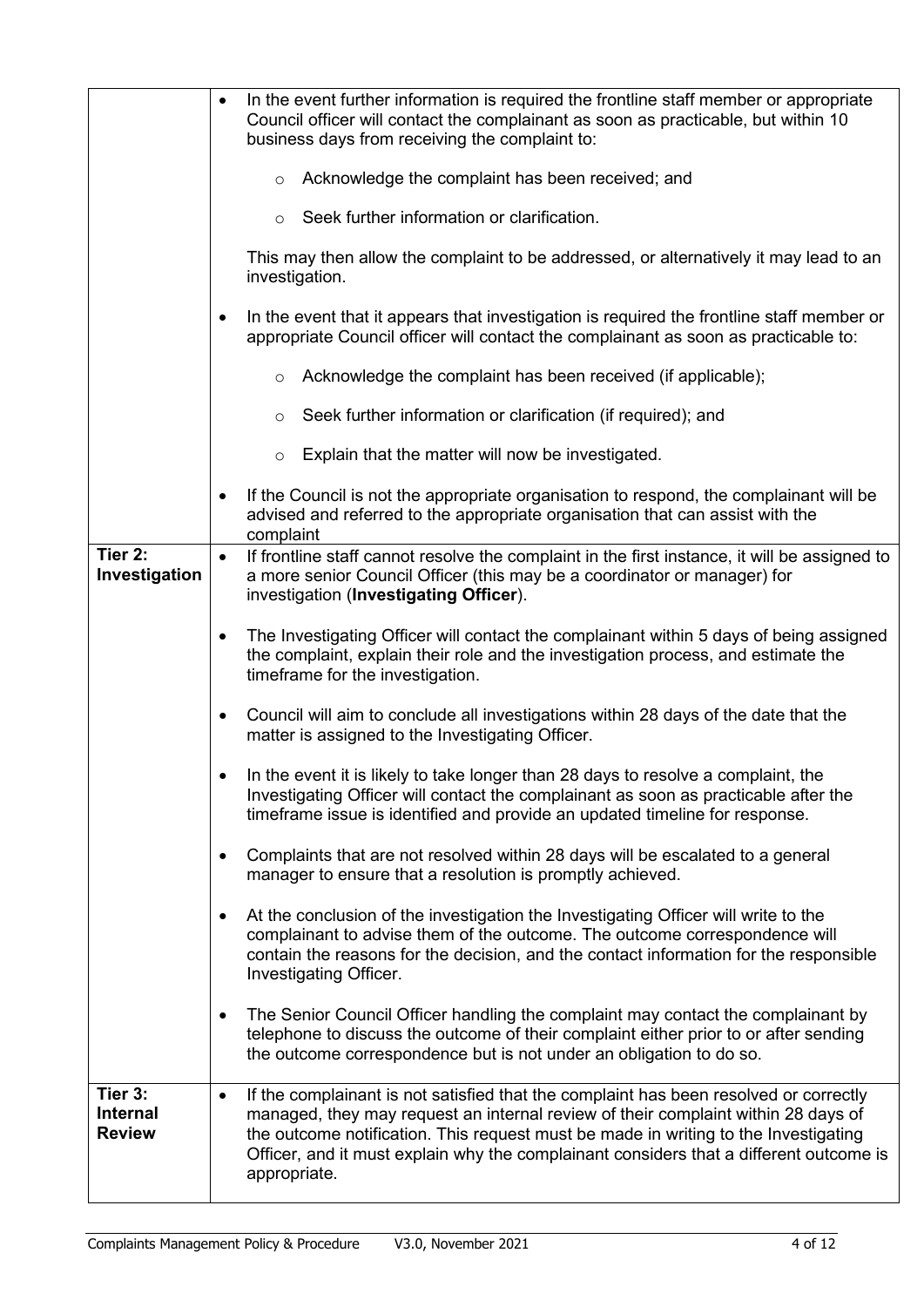|                                             | On receiving a request for an internal review, the Investigating Officer must refer the                                                                                                                                                                                                                                                                                                                                                                                                         |  |
|---------------------------------------------|-------------------------------------------------------------------------------------------------------------------------------------------------------------------------------------------------------------------------------------------------------------------------------------------------------------------------------------------------------------------------------------------------------------------------------------------------------------------------------------------------|--|
|                                             | matter to a more senior person who has not had any previous involvement in the issue<br>which is the subject matter of the complaint, or Council's response, to the complaint<br>(Review Officer) within 1 business day. The Review Officer may be the Investigating<br>Officer's manager or another relevant senior officer of Council                                                                                                                                                         |  |
|                                             | On receiving the request, the Review Officer must contact the complainant in writing<br>within 5 business days:                                                                                                                                                                                                                                                                                                                                                                                 |  |
|                                             | $\circ$ confirming their role and outlining the internal review process;<br>requesting additional information from the complainant if applicable (for<br>$\circ$<br>example, clarification of the reasons for the request for an internal review);<br>setting out their expected timeframe for completing the internal review; and<br>$\circ$<br>if they are in a position to do so based on the available information, resolving<br>$\circ$<br>the complaint.                                  |  |
|                                             | The Review Officer must consider the request for an internal review, and the<br>$\bullet$<br>investigation outcome. The review should focus on:                                                                                                                                                                                                                                                                                                                                                 |  |
|                                             | $\circ$ whether, based on the information available to the Investigating Officer, the<br>Investigating Officer's decision was correct;<br>any actions taken by Council to address the complaint;<br>$\circ$<br>whether any new information has come to light which affects the decision;<br>$\circ$<br>and, if relevant to the request for review<br>whether the process followed by the Investigating Officer was fair,<br>$\circ$<br>reasonable, and appropriate in all of the circumstances. |  |
|                                             | Council will aim to complete all internal reviews within 28 days of the request and will<br>$\bullet$<br>notify the complainant as soon as practicable if it appears that that timeframe will not<br>be met.                                                                                                                                                                                                                                                                                    |  |
|                                             | The Review Officer will provide a written outcome letter to the complainant at the<br>$\bullet$<br>conclusion of an internal review.                                                                                                                                                                                                                                                                                                                                                            |  |
| Tier 4:<br><b>External</b><br><b>Review</b> | If the complainant is not satisfied with the process or outcome of the internal review,<br>$\bullet$<br>they may have the right to take their complaint to an external agency, including the<br>following.                                                                                                                                                                                                                                                                                      |  |
|                                             | Local Government Investigations & Compliance Inspectorate - The Inspectorate<br>$\bullet$<br>accepts complaints about council operations and potential breaches of the Local<br>Government Act, including:                                                                                                                                                                                                                                                                                      |  |
|                                             | Misuse of position<br>O<br><b>Conflict of interest</b><br>$\circ$<br>Disclosure of confidential information<br>$\circ$<br><b>Electoral Offences</b><br>$\circ$<br><b>Councillor Conduct</b><br>$\circ$                                                                                                                                                                                                                                                                                          |  |
|                                             | Victorian Ombudsman – The ombudsman can take complaints about the actions and<br>$\bullet$<br>decisions of councils including complaints about:                                                                                                                                                                                                                                                                                                                                                 |  |
|                                             | <b>Services</b><br>$\circ$<br>Communication<br>$\circ$<br><b>Complaint handling</b><br>$\circ$<br>Compliance with policies, procedures or law<br>$\circ$<br>Other actions or decisions which may be unreasonable<br>$\circ$                                                                                                                                                                                                                                                                     |  |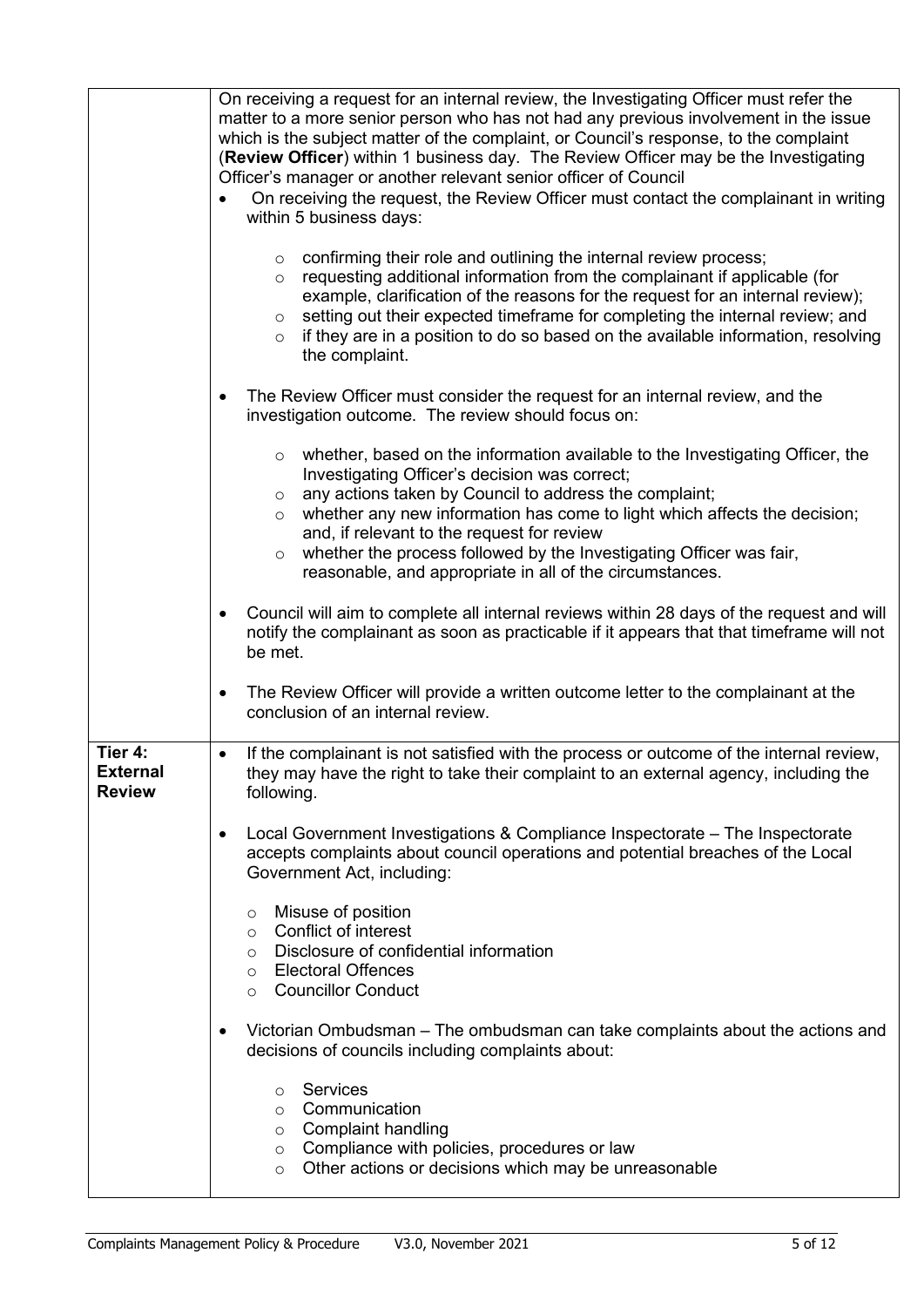| The Independent Broad-based Anti-corruption Commission - IBAC accepts<br>complaints about suspected corruption and misconduct in the public sector and<br>Victoria Police, including: |                                                   |
|---------------------------------------------------------------------------------------------------------------------------------------------------------------------------------------|---------------------------------------------------|
| $\circ$                                                                                                                                                                               | Taking and offering bribes                        |
|                                                                                                                                                                                       | $\circ$ Using a position of influence dishonestly |
|                                                                                                                                                                                       | Committing fraud or theft                         |
|                                                                                                                                                                                       | Misusing information from the workplace.          |

# **7. Other Types of Complaints**

| (a)       |                           | Complaints alleging:                                                                                            | All complaints of this nature must be       |
|-----------|---------------------------|-----------------------------------------------------------------------------------------------------------------|---------------------------------------------|
| $\bullet$ | corrupt conduct,          |                                                                                                                 | directed to the Public Interest             |
|           | conduct that constitutes: |                                                                                                                 | <b>Disclosure Coordinator or Chief</b>      |
|           | O                         | a criminal offence;                                                                                             |                                             |
|           | O                         | serious professional misconduct;                                                                                | Executive Officer (CEO). If the             |
|           | O                         | dishonest performance of public functions;                                                                      | allegation relates to the CEO, the          |
|           | $\circ$                   | an intentional or reckless breach of public trust;                                                              | matter must be reported to the              |
|           | $\circ$                   | an intentional or reckless misuse of information or material                                                    | <b>Public Interest Disclosure</b>           |
|           |                           | acquired in the course of the performance of the functions<br>of the public officer or public body;             | Coordinator or Mayor.                       |
|           | $\circ$                   | a substantial mismanagement of public resources;                                                                | If another staff member receives the        |
|           | O                         | a substantial risk to the health or safety of one or more                                                       | complaint, they must immediately            |
|           |                           | persons; or                                                                                                     | provide it to the Public Interest           |
|           | $\circ$                   | a substantial risk to the environment; or                                                                       | Disclosure Coordinator, the CEO or          |
| $\bullet$ |                           | conduct that:                                                                                                   | the Mayor as applicable.                    |
|           | O                         | adversely affects the honest performance by a public officer                                                    |                                             |
|           |                           | or public body of their functions as a public officer or public                                                 | Complaints of this nature will be           |
|           |                           | body;                                                                                                           | dealt with in accordance with the           |
|           | $\circ$                   | is intended to adversely affect the effective performance or                                                    | <b>Staff Code of Conduct, Protected</b>     |
|           |                           | exercise by a public officer or public body of the functions or                                                 | Disclosure Act 2012, Local                  |
|           |                           | powers of the public officer or public body and results in the                                                  | Government Act 2020, Council's              |
|           |                           | person, or an associate of the person, obtaining:<br>a licence, permit, approval, authority or other<br>$\circ$ | <b>Public Interest Disclosure Procedure</b> |
|           |                           | entitlement under any Act or subordinate instrument;                                                            | and all other applicable legislation.       |
|           |                           | an appointment to a statutory office or as a member of<br>$\circ$                                               |                                             |
|           |                           | the board of any public body under any Act or                                                                   |                                             |
|           |                           | subordinate instrument;                                                                                         |                                             |
|           |                           | a financial benefit or real or personal property;<br>$\circ$                                                    |                                             |
|           |                           | any other direct or indirect monetary or proprietary<br>$\circ$                                                 |                                             |
|           |                           | gain;                                                                                                           |                                             |
|           |                           | that the person or associate would not have otherwise                                                           |                                             |
|           |                           | obtained; or                                                                                                    |                                             |
|           | $\circ$                   | conduct of any person that could constitute a conspiracy or                                                     |                                             |
| (b)       |                           | attempt to engage in any of the above conduct.<br><b>Complaints about Councillors</b>                           | A complaint regarding the conduct of        |
|           |                           |                                                                                                                 | a Councillor, assuming it does not          |
|           |                           |                                                                                                                 | fall into category (a), may be              |
|           |                           |                                                                                                                 | addressed to the Chief Executive            |
|           |                           |                                                                                                                 | Officer or the Mayor.                       |
|           |                           |                                                                                                                 |                                             |
|           |                           |                                                                                                                 | Depending on the circumstances,             |
|           |                           |                                                                                                                 | the complaint may be dealt with in          |
|           |                           |                                                                                                                 | accordance with the Councillor Code         |
|           |                           |                                                                                                                 | of Conduct.                                 |
|           |                           |                                                                                                                 |                                             |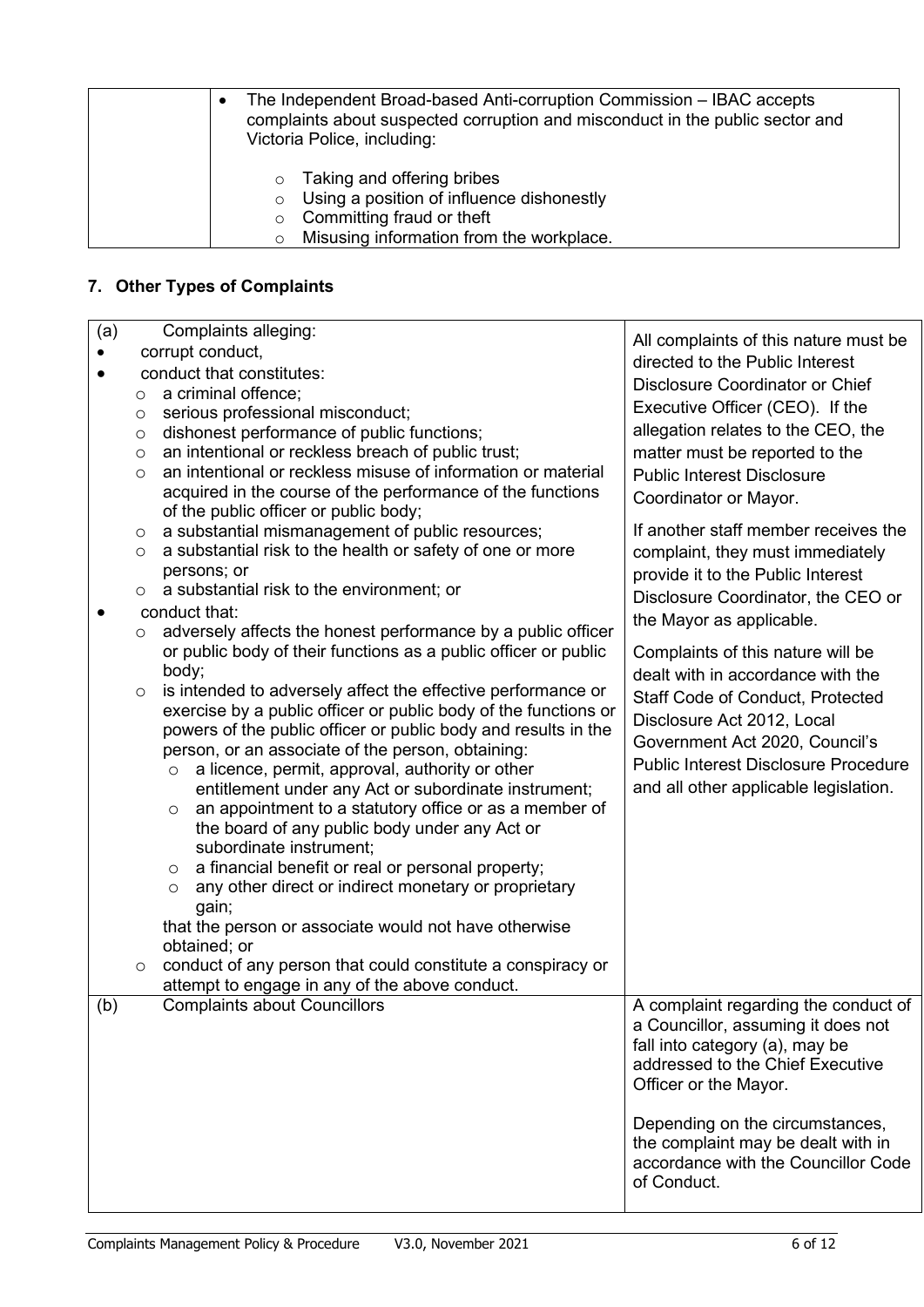|     |                                                     | A person may also make a complaint<br>against a Councillor to the Local<br>Government Inspectorate and/or<br>Independent Broad-based Anti-<br>corruption Commission.             |
|-----|-----------------------------------------------------|----------------------------------------------------------------------------------------------------------------------------------------------------------------------------------|
| (c) | <b>Complaints about Council Staff or Volunteers</b> | Any complaints received about<br>Council staff or volunteers will be<br>handled according to this policy and<br>in accordance with Council's<br><b>Employee Code of Conduct.</b> |
| (d) | <b>Complaints about Contractors</b>                 | Any complaints received about<br>Council contractors will be handled<br>according to the above procedure<br>and/or any relevant contractual<br>procedure.                        |

## **8. Complaints relating to matters which are the subject of statutory review**

Some Council decisions are subject to statutory review processes, which means that a person has the right to appeal the decision to the Victorian Civil & Administrative Tribunal or some other body.

Where the complaint relates to such a matter, Council has discretion to decline to deal with the complaint through the complaints management process. The decision should be made by the officer who would have responsibility for responding to the statutory review process in relation to the matter.

In making this decision the officer should consider the following factors:

- (a) Has the complainant already commenced a statutory review process. If there is a process already underway, then it may not be appropriate to attempt to resolve the matter internally.
- (b) Does the issue which is the subject matter of the complaint appear to be easy to resolve? If so, then it may be more appropriate to resolve it internally rather than decline the complaint.
- (c) Is it reasonable in the circumstances to expect the complainant to use the review process? For example, a person who is economically disadvantaged may be less likely to commence a statutory review process, and it would be more appropriate to attempt to use Council's complaint resolution procedure.
- (d) Does the complaint relate to a specialised area which would require a decision from a Court or Tribunal to properly determine the matter?
- (e) Are the financial considerations of the complaint such that it would be more appropriate for a Court or Tribunal to properly determine the matter?
- (f) Has the complainant conducted themselves in a manner which would make the resolution of the matter through Council's processes seem unlikely. For example, if the complainant is engaging in unreasonable complainant conduct and there is a concern about the health and safety of the staff who are attempting to resolve the complaint, it may be appropriate to decline the complaint and allow a statutory review process to resolve it independently.
- (g) Any other relevant circumstances.

If the decision is made to decline the complaint, Council must advise the complainant in writing, and set out the reasons for the decision.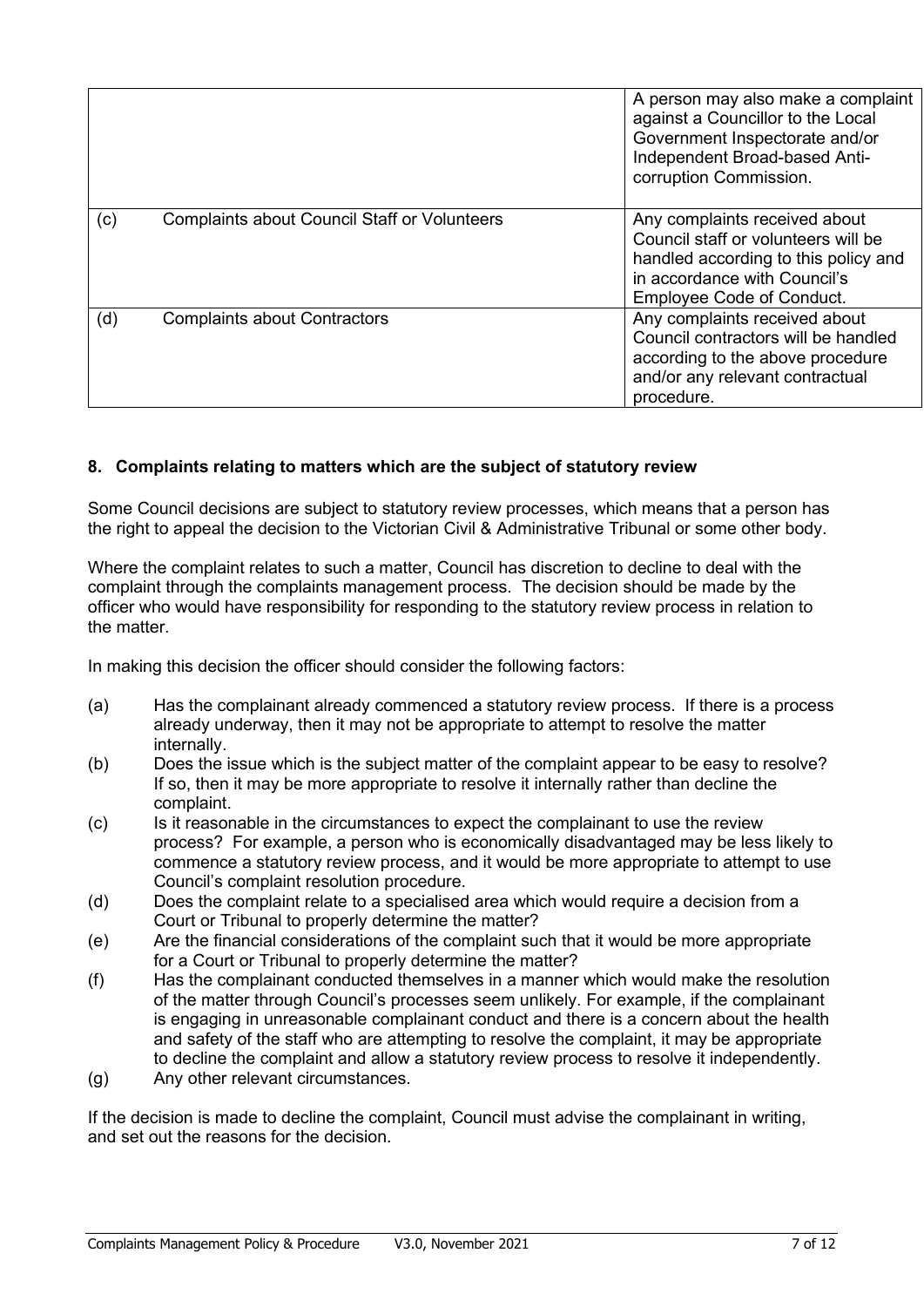# **9. Accessibility and adjustments**

If a complainant needs assistance or support, or adjustments to be made to facilitate their making a complaint or participating in a complaint process, Council will make reasonable adjustments to support or accommodate that complainant. For example, Council may need to adjust communications processes to accommodate a complainant's hearing or visual impairment, or adjust the timing of communications to accommodate parental or carer's responsibilities.

# **10. Responsiveness**

Council is committed to resolving complaints in a timely and efficient manner. Complaints will be acknowledged within ten days of receipt, and Council will endeavour to resolve complaints within 24 hours where practicable.

The length of time taken to deal with a complaint will depend on the circumstances of each complaint, such as the complexity of issues in the complaint, the time required to investigate or obtain necessary information, the degree of co-operation from the complainant, and the availability of parties.

A complainant should be advised of the expected timeframe for resolution. If a complaint cannot subsequently be resolved within this anticipated timeframe, the complainant will be informed of the circumstances and updated as to the expected timeframe for resolution.

# **11. Anonymous Complaints**

Anonymous complaints will always be taken seriously and considered on their merits. In some cases, a complaint is capable of identifying areas for improvement even in the absence of an identifiable complainant. In other cases, it is not practicable to resolve a complaint if the identity of the complainant is not known.

The Internal Investigations Officer or relevant Manager will determine the process for dealing with an anonymous complaint dependent upon:

- the seriousness of the complaint, provided there is sufficient information in the complaint to enable an investigation to be conducted, and
- whether there is a statutory requirement for identification of the complainant.

# **12. Responsibility of Complainants**

To ensure a high standard of service to complainants is achieved, it is the responsibility of the complainant to:

- clearly identify the issues which are the subject of the complaint, or ask for help to do so from frontline staff members;
- give all the information available about the complaint in an organised format at the time of making the complaint, or as soon as practicable afterwards;
- promptly respond to requests from Council for additional information or supporting documents;
- cooperate with any enquiries or investigations; and
- treat Council staff with courtesy and respect.

Abuse, harassment or threats to the safety or welfare of staff at Council may result in the immediate cessation of engagement, and/or Council action.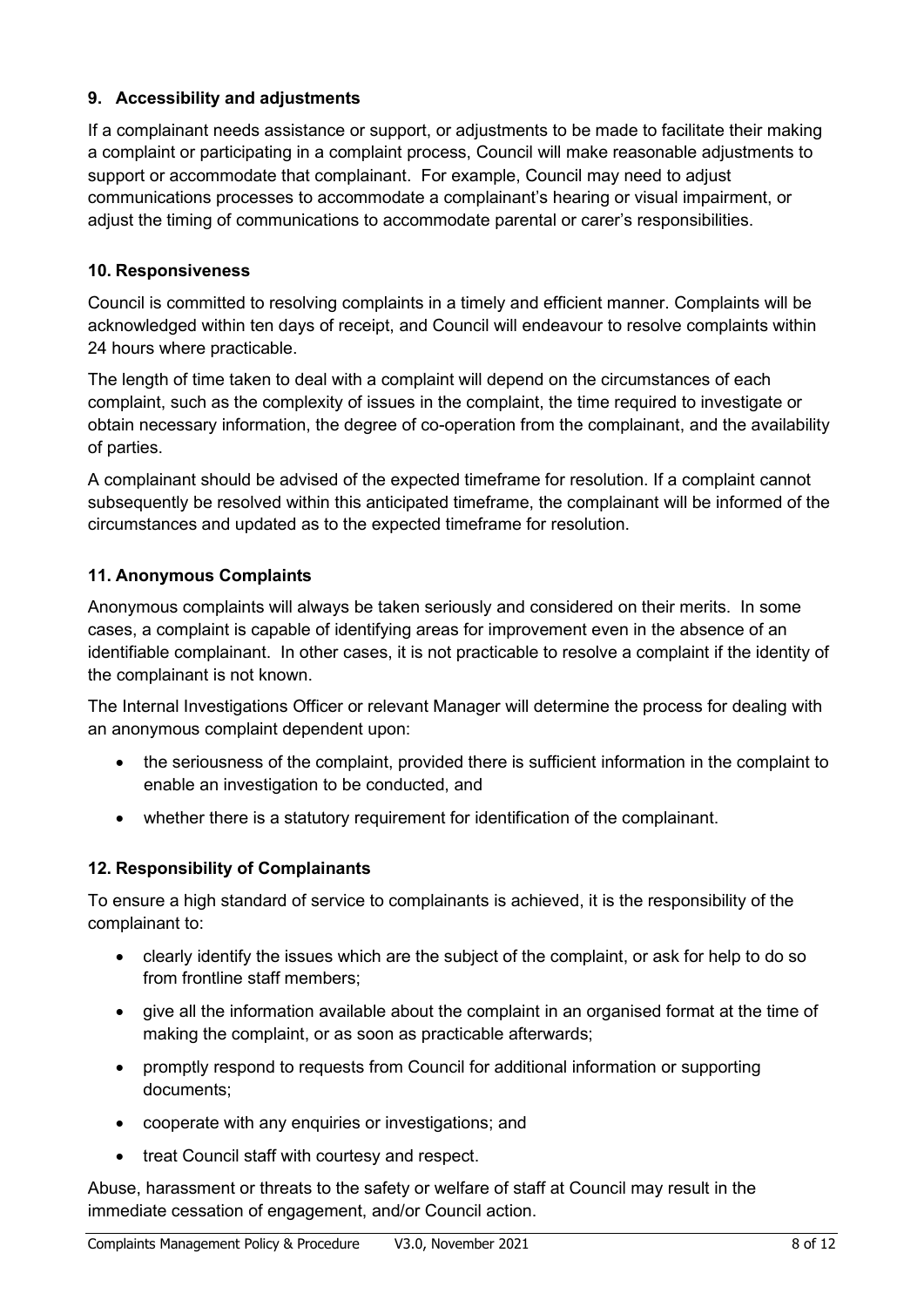## **13. Rejection of complaints**

The relevant officer may determine that a complaint will not be investigated where:

- the officer has a sound basis to consider that the complaint is frivolous, vexatious or not made in good faith;
- the complaint involves a matter where an adequate remedy or right of appeal already exists (for example where the complaint relates to a decision for which there is a statutory review process as discussed in paragraph 8 above), whether or not the complainant uses that remedy or right of appeal:
- the complainant seeks to revisit an issue which has been the subject of a previous complaint after an initial investigation, but provides no new evidence or material;
- the complaint relates to a matter which is before a court, coroner or tribunal:
- the complaint relates to a matter under investigation by the Minister for Local Government or any other government department or regulator including the Victorian Police Service;
- the complaint relates to the appointment or dismissal of any employee or an industrial or disciplinary issue;
- the complaint relates to a matter awaiting determination by the Council;
- the complaint relates to the actions or conduct of an individual acting in their capacity as a private individual;
- there is insufficient information to clearly identify any issue or remedial action to be taken, and the complainant declines or refuses to provide further information.

Where the relevant officer determines that a complaint will not be investigated, the officer will advise the complainant in writing, if it is practicable to do so.

#### **14. Remedies**

Where an investigation shows that Council had made an error, Council will respond in an appropriate way. Possible responses include, but are not limited to:

- An explanation of why the error occurred and how it will be prevented in future
- A reversal of a decision
- A correction of Council records
- Providing a means of redress; and/or

#### **15. An apology Unreasonable complainant conduct**

Most complainants act reasonably and responsibly in their interactions, even when experiencing high levels of distress, frustration and anger about their complaint.

However in a very small number of cases some complainants behave in ways that are inappropriate and unacceptable, able to be defined as unreasonable complainant conduct.

A complainant's behaviour will be considered 'unreasonable' when they;

- are aggressive and verbally abusive towards staff;
- threaten harm and violence:
- bombard the organisation with unnecessary and excessive or repetitive phone calls and emails;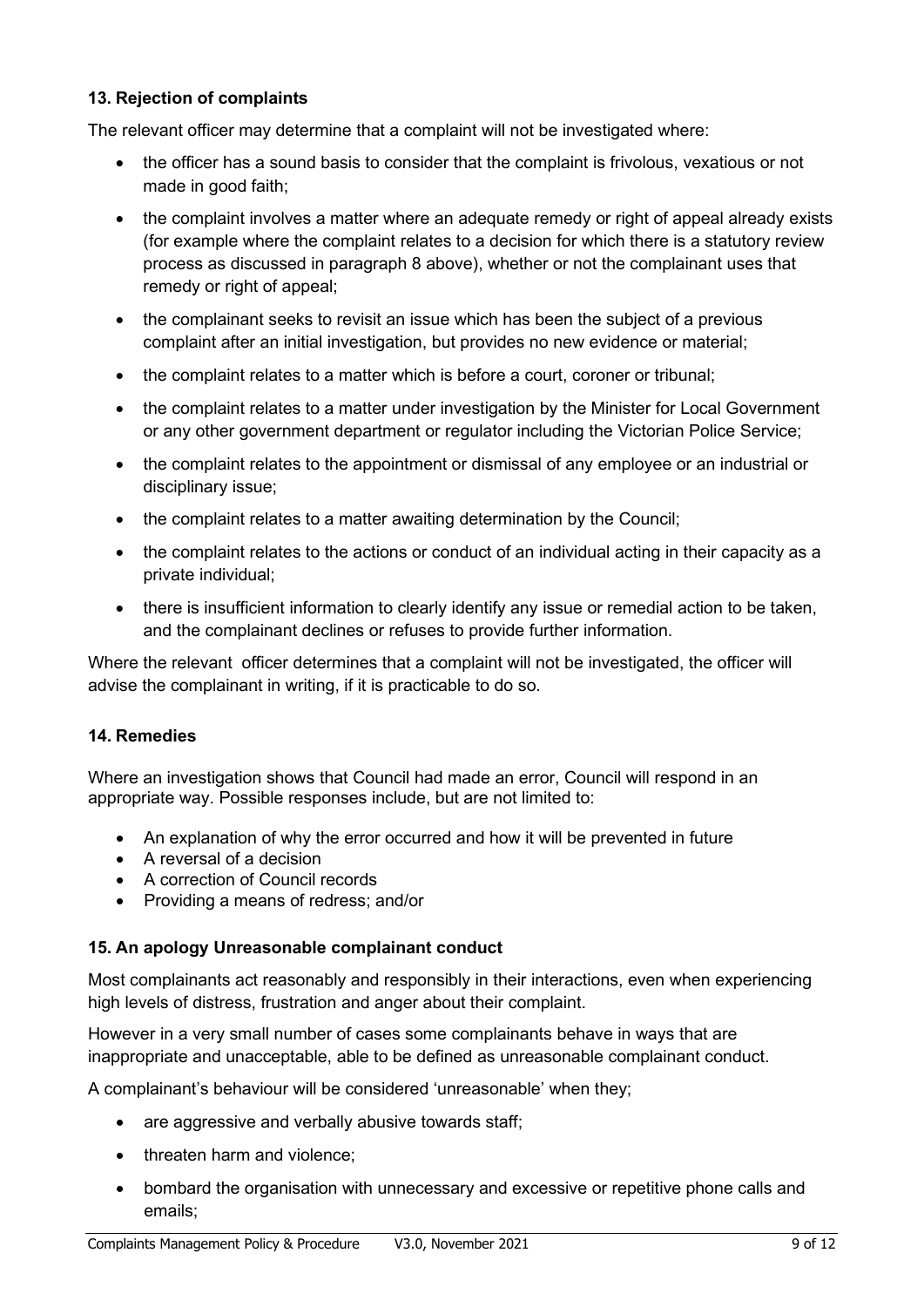- make unreasonable demands on Council's time and resources; or
- refuse to accept decisions and recommendations in relation to their complaint.

Where behaviour of a complainant is deemed unreasonable conduct, the Council will deal with the unreasonable conduct as follows.

- (a) The first step will normally be to alert the complainant to the fact that their conduct is inappropriate. While this would normally occur in writing, there will be circumstances in which Council does not have a means to write to the complainant, and the communication can occur verbally. Council should:
	- i explain what it is about their behaviour which is inappropriate;
	- ii outline the expected standard of behaviour; and
	- iii advise that if the behaviour continues, Council will need to take action to manage the risk that the behaviour causes to Council staff.
- (b) If the unreasonable conduct continues, or if the risk to staff is so great that it is appropriate to bypass the first step, the next step is to communicate to the complainant and establish limitations on their interaction with Council staff. Those limitations may relate to:
	- i Whom they contact. It may be appropriate to restrict their access to a single staff member as their single contact point at the Council, who can case manage their complaint(s) and interactions with Council. This will ensure they are dealt with consistently and will minimise the chances of misunderstandings, contradictions and conflicts. It also ensures that the person handling the complainant has the necessary training and experience to deal with the unreasonable conduct.
	- ii What they can raise with us. It may be appropriate to restrict the subject matter of communications that Council will respond to.
	- iii How Council will respond to them. It may be appropriate to advise that all Council communications will be in writing through a single channel, or that Council will not respond further to complaints regarding matters which have already been addressed.
	- iv When, where and how they can have contact. If a complainant's manner of communication is causing a risk to health and safety, or an unreasonable demand on time or resources, Council may impose restrictions on the methods of communication, such as limited face to face meetings, modifying the way in which those meetings occur, restricting telephone communications.
	- v Restrictions on access/services. In certain circumstances, it may be appropriate to limit a complainant's access to Council premises, or terminate the provision of services to a complainant. This is a very serious measure and should be a last resort.

A decision to limit a complainant's interactions with Council must be made at a General Manager level or higher. The person making the decision must consider whether the proposed restriction may have an impact on the complainant's human rights, or their health and safety.

Any restriction or limitation should be communicated to the complainant in writing, and should set out the specifics of the restriction, the period for which the restriction will apply, and when the restriction will be reviewed. It should also set out the kinds of behaviours which may factor into a decision on the review of the restriction.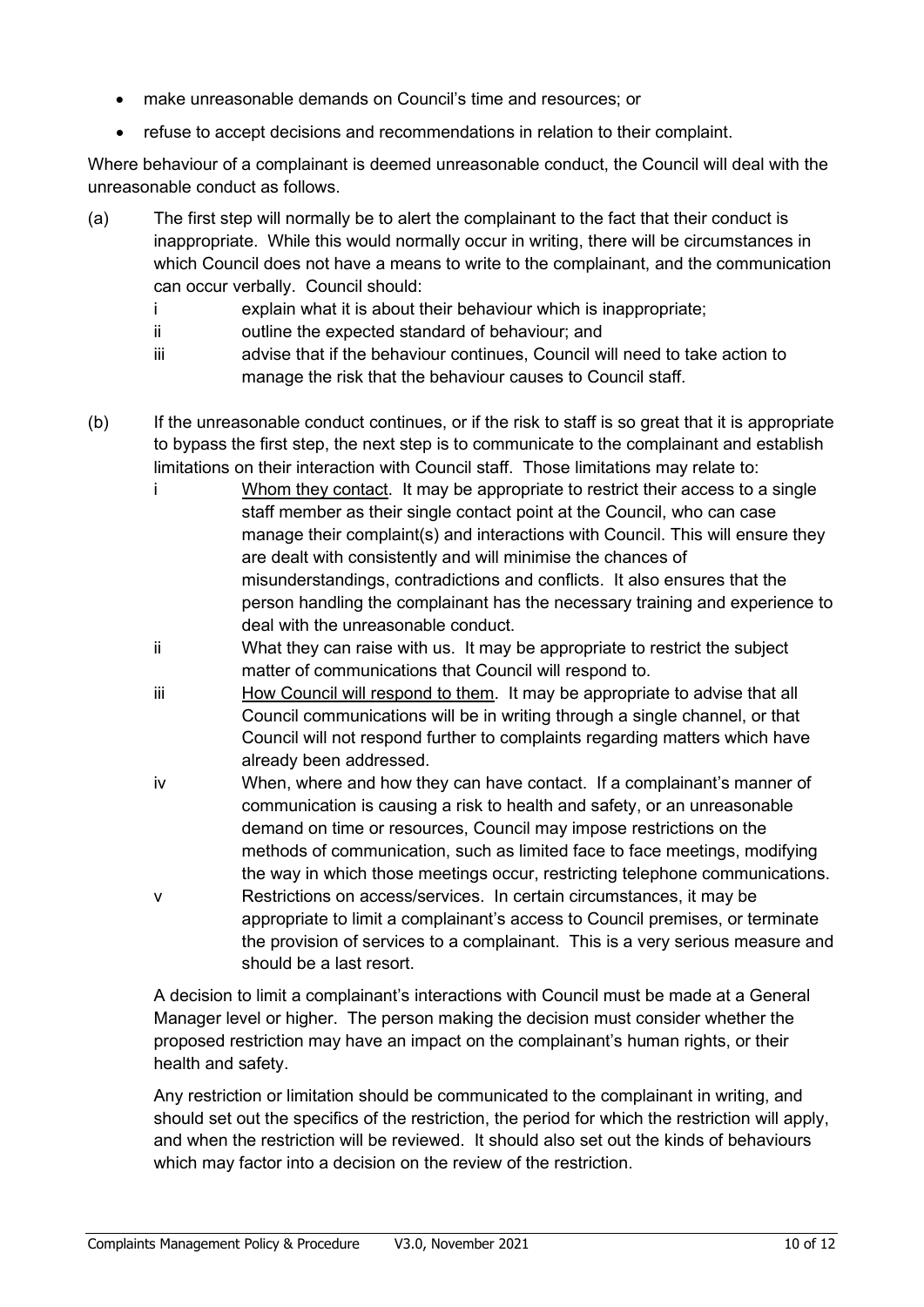# **16. Privacy and confidentiality**

Information gathered when investigating a complaint will be used only to deal with the specific complaint or to address issues identified in the investigation. Information may be de-identified and will only be shared with relevant staff.

Any queries regarding privacy should be directed to the Manager Legal, Governance and Risk.

## **17. Recording and reporting**

All complaints in the scope of this policy will generally be recorded in the Council's document management system, unless there is a requirement to protect the privacy of individuals that are involved in the complaint.

Council may record the following information for each complaint:

- The complainant's details
- How the complaint was received
- A description of the complaint
- The complainant's desired outcome (if known)
- The Council Officer responsible for handling the complaint
- Any action taken, including contact with the complainant, response times and outcomes and/or
- Any recommendations for improvement and who is responsible for implementing the recommendation.

Any staff queries regarding the recording of complaints should be directed to the Policy Owner.

Managers are responsible for monitoring complaints and ensuring timeframes are met.